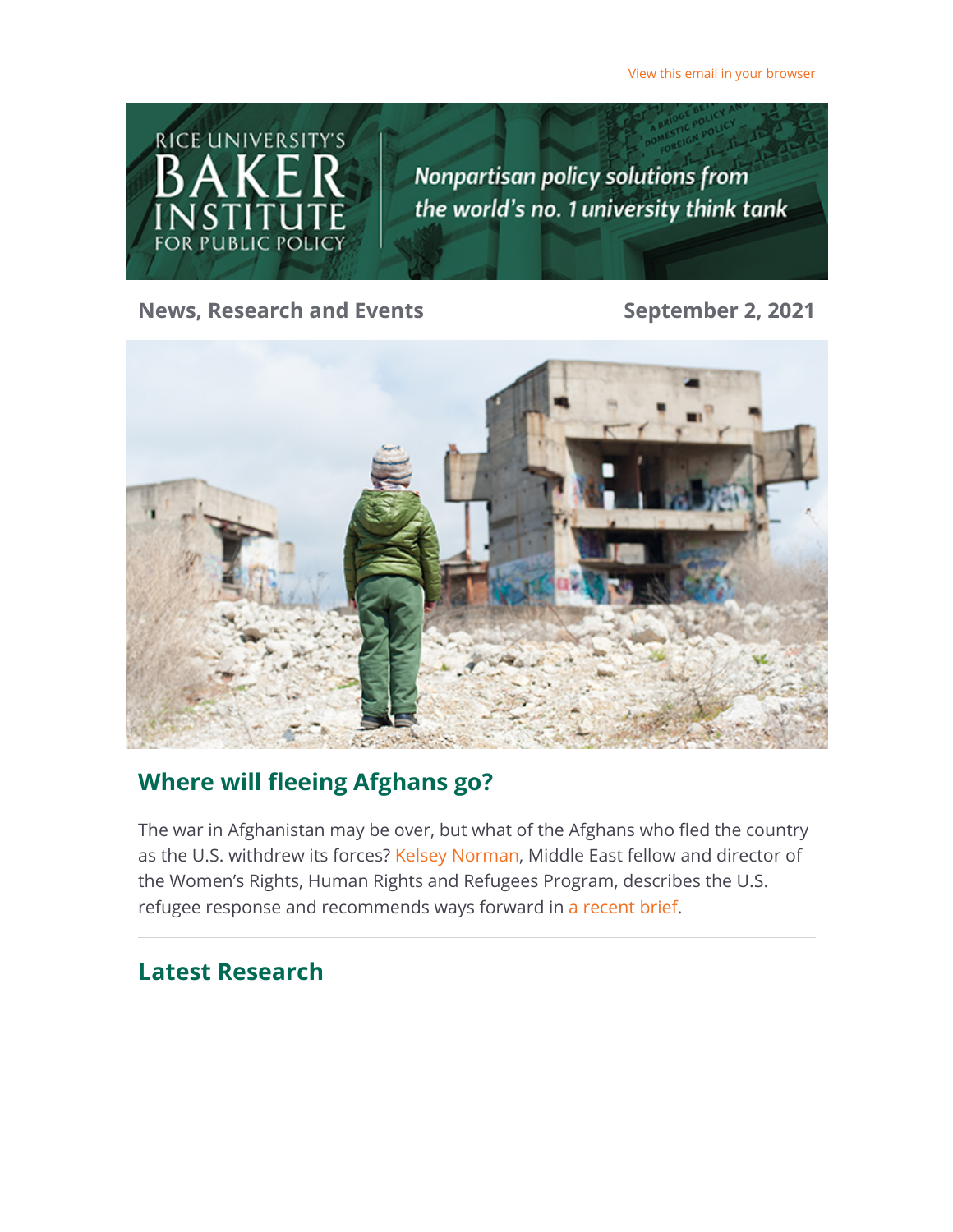

#### **[China's climate cooperation](https://riceconnect.rice.edu/page.redir?target=https%3a%2f%2fwww.bakerinstitute.org%2fmedia%2ffiles%2ffiles%2f0f95cafa%2fces-pub-china-climate-083121.pdf&srcid=245669&srctid=1&erid=753a7133-0f4f-4a83-80a6-6823580e454d&trid=753a7133-0f4f-4a83-80a6-6823580e454d) smokescreen**

China talks green, but it runs on coal, write [Center for Energy Studies](https://riceconnect.rice.edu/page.redir?target=https%3a%2f%2fwww.bakerinstitute.org%2fcenter-for-energy-studies%2f&srcid=245669&srctid=1&erid=753a7133-0f4f-4a83-80a6-6823580e454d&trid=753a7133-0f4f-4a83-80a6-6823580e454d) fellow [Gabriel Collins](https://riceconnect.rice.edu/page.redir?target=https%3a%2f%2fwww.bakerinstitute.org%2fexperts%2fgabe-collins%2f&srcid=245669&srctid=1&erid=753a7133-0f4f-4a83-80a6-6823580e454d&trid=753a7133-0f4f-4a83-80a6-6823580e454d) and the Naval War College's Andrew S. Erickson in a new [paper. The authors propose leveragin](https://riceconnect.rice.edu/page.redir?target=https%3a%2f%2fwww.bakerinstitute.org%2ffiles%2f17688%2f&srcid=245669&srctid=1&erid=753a7133-0f4f-4a83-80a6-6823580e454d&trid=753a7133-0f4f-4a83-80a6-6823580e454d)g the threat of carbon taxation to incentivize change in China and help set a path toward preserving the Earth for future generations.



#### **Is the Houston region [prepared for a storm like Ida?](https://riceconnect.rice.edu/page.redir?target=https%3a%2f%2fblog.bakerinstitute.org%2f2021%2f09%2f01%2fqa-is-the-houston-region-prepared-for-a-hurricane-like-ida%2f&srcid=245669&srctid=1&erid=753a7133-0f4f-4a83-80a6-6823580e454d&trid=753a7133-0f4f-4a83-80a6-6823580e454d)**

Hurricane Ida is a "prime example of a worst-case future for Houston," says Rice Faculty Scholar [Jim Blackburn.](https://riceconnect.rice.edu/page.redir?target=https%3a%2f%2fwww.bakerinstitute.org%2fexperts%2fjim-blackburn%2f&srcid=245669&srctid=1&erid=753a7133-0f4f-4a83-80a6-6823580e454d&trid=753a7133-0f4f-4a83-80a6-6823580e454d) With three months left to go in this year's hurricane season, he discussed the Houston area's vulnerability to flooding and storm surges, and how rapidly intensifying storms due to climate change may alter evacuation [plans in a new Q&A for the Baker](https://riceconnect.rice.edu/page.redir?target=https%3a%2f%2fbakerinstituteblog.blogs.rice.edu%2f2021%2f09%2f01%2fqa-is-the-houston-region-prepared-for-a-hurricane-like-ida%2f&srcid=245669&srctid=1&erid=753a7133-0f4f-4a83-80a6-6823580e454d&trid=753a7133-0f4f-4a83-80a6-6823580e454d) Institute Blog.

# **"Some look at gentrification as neighborhood revitalization and say that's not a bad thing, but ... it's always problematic when people are forcibly displaced from their neighborhood."**

[Quianta Moore,](https://riceconnect.rice.edu/page.redir?target=https%3a%2f%2fwww.bakerinstitute.org%2fexperts%2fquianta-moore%2f&srcid=245669&srctid=1&erid=753a7133-0f4f-4a83-80a6-6823580e454d&trid=753a7133-0f4f-4a83-80a6-6823580e454d) Huffington Fellow in Child Health Policy, in the [Houston Chronicle](https://riceconnect.rice.edu/page.redir?target=https%3a%2f%2fwww.houstonchronicle.com%2fnews%2fhouston-texas%2fhouston%2farticle%2fPeople-of-color-drove-Houston-s-growth-but-16417032.php&srcid=245669&srctid=1&erid=753a7133-0f4f-4a83-80a6-6823580e454d&trid=753a7133-0f4f-4a83-80a6-6823580e454d)

#### **Recognition**



**[Hotez honored for contributions to public health.](https://riceconnect.rice.edu/page.redir?target=https%3a%2f%2fwww.bcm.edu%2fnews%2fhotez-recognized-with-robert-wood-johnson-foundation-david-e-rogers-award&srcid=245669&srctid=1&erid=753a7133-0f4f-4a83-80a6-6823580e454d&trid=753a7133-0f4f-4a83-80a6-6823580e454d)** [Health policy](https://riceconnect.rice.edu/page.redir?target=https%3a%2f%2fwww.bakerinstitute.org%2fcenter-for-health-and-biosciences%2f&srcid=245669&srctid=1&erid=753a7133-0f4f-4a83-80a6-6823580e454d&trid=753a7133-0f4f-4a83-80a6-6823580e454d) fellow [Peter Hotez](https://riceconnect.rice.edu/page.redir?target=https%3a%2f%2fwww.bakerinstitute.org%2fexperts%2fpeter-j-hotez%2f&srcid=245669&srctid=1&erid=753a7133-0f4f-4a83-80a6-6823580e454d&trid=753a7133-0f4f-4a83-80a6-6823580e454d) is the 2021 recipient of [the American Medical Colleges' Robert Wood Johnson](https://riceconnect.rice.edu/page.redir?target=https%3a%2f%2fwww.aamc.org%2fwhat-we-do%2faamc-awards%2frogers&srcid=245669&srctid=1&erid=753a7133-0f4f-4a83-80a6-6823580e454d&trid=753a7133-0f4f-4a83-80a6-6823580e454d) Foundation David E. Rogers Award for his significant service to public health and health care. Hotez, an internationally recognized virologist, is dean of the National School of Tropical Medicine at Baylor College of Medicine. Congratulations, Dr. Hotez!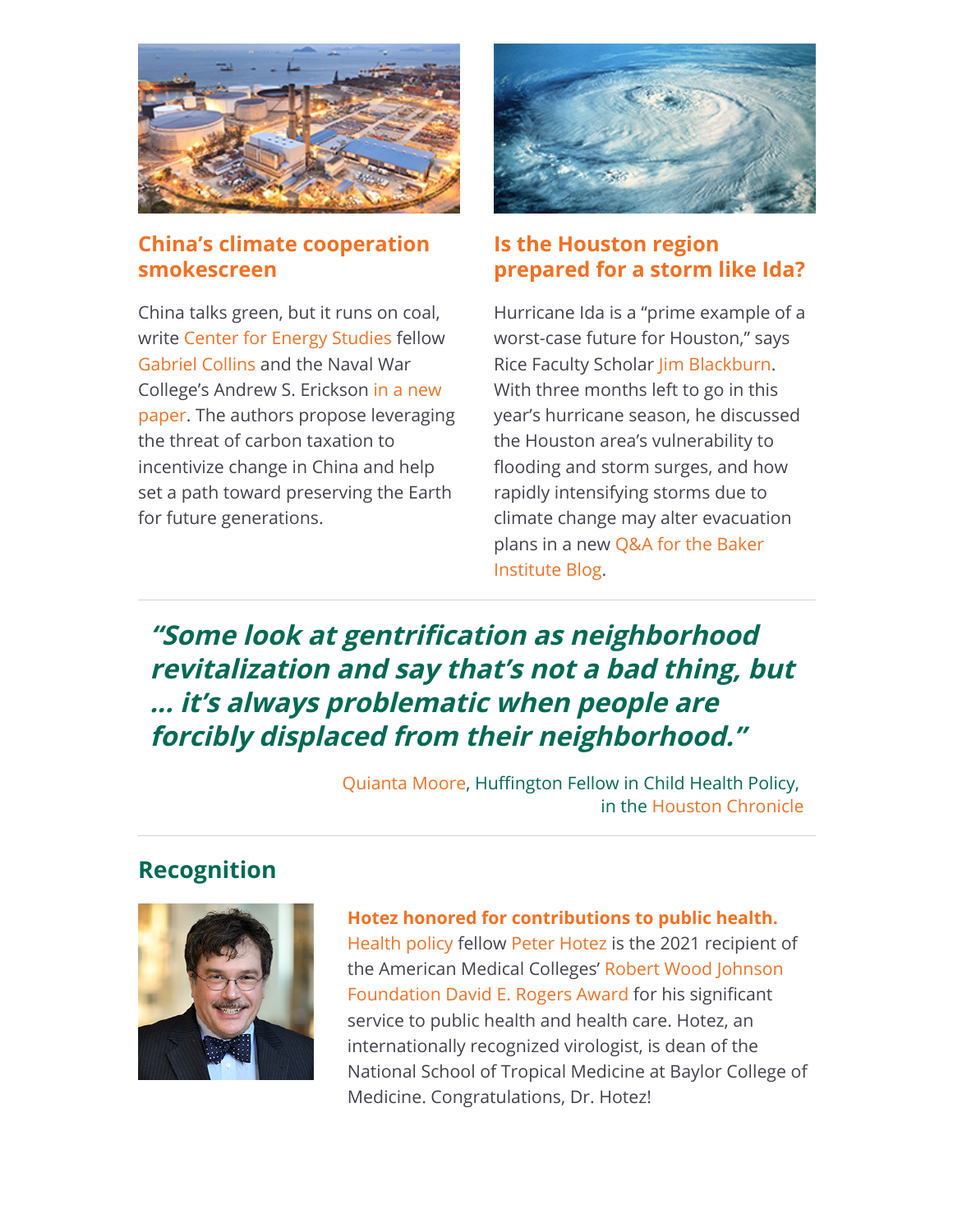

**[Blackburn elected to distinguished lawyers](https://riceconnect.rice.edu/page.redir?target=https%3a%2f%2fwww.bakerinstitute.org%2fmedia%2ffiles%2ffiles%2f76939f38%2fblackburn.pdf&srcid=245669&srctid=1&erid=753a7133-0f4f-4a83-80a6-6823580e454d&trid=753a7133-0f4f-4a83-80a6-6823580e454d) association.** Congratulations to Baker Institute Rice Faculty Scholar [Jim Blackburn,](https://riceconnect.rice.edu/page.redir?target=https%3a%2f%2fwww.bakerinstitute.org%2fexperts%2fjim-blackburn%2f&srcid=245669&srctid=1&erid=753a7133-0f4f-4a83-80a6-6823580e454d&trid=753a7133-0f4f-4a83-80a6-6823580e454d) who was [recently named a](https://riceconnect.rice.edu/page.redir?target=https%3a%2f%2fwww.bakerinstitute.org%2fmedia%2ffiles%2ffiles%2f76939f38%2fblackburn.pdf&srcid=245669&srctid=1&erid=753a7133-0f4f-4a83-80a6-6823580e454d&trid=753a7133-0f4f-4a83-80a6-6823580e454d) fellow for the American College of Environmental Lawyers. Individuals are selected for their distinguished experience and substantial contributions to the field of environmental law. Blackburn is also the co-director of Rice's [SSPEED Center](https://riceconnect.rice.edu/page.redir?target=https%3a%2f%2fwww.sspeed.rice.edu%2f&srcid=245669&srctid=1&erid=753a7133-0f4f-4a83-80a6-6823580e454d&trid=753a7133-0f4f-4a83-80a6-6823580e454d).



**[Toward policies that protect workers and families.](https://riceconnect.rice.edu/page.redir?target=https%3a%2f%2fwww.nasi.org%2fpressrelease%2fcovid-19-task-force-policy-translation-working-group%2f&srcid=245669&srctid=1&erid=753a7133-0f4f-4a83-80a6-6823580e454d&trid=753a7133-0f4f-4a83-80a6-6823580e454d)** [Health economics fellow V](https://riceconnect.rice.edu/page.redir?target=https%3a%2f%2fwww.nasi.org%2fpressrelease%2fcovid-19-task-force-policy-translation-working-group%2f&srcid=245669&srctid=1&erid=753a7133-0f4f-4a83-80a6-6823580e454d&trid=753a7133-0f4f-4a83-80a6-6823580e454d)[ivian H](https://riceconnect.rice.edu/page.redir?target=https%3a%2f%2fwww.bakerinstitute.org%2fexperts%2fvivian-ho%2f&srcid=245669&srctid=1&erid=753a7133-0f4f-4a83-80a6-6823580e454d&trid=753a7133-0f4f-4a83-80a6-6823580e454d)[o has joined a team of](https://riceconnect.rice.edu/page.redir?target=https%3a%2f%2fwww.nasi.org%2fpressrelease%2fcovid-19-task-force-policy-translation-working-group%2f&srcid=245669&srctid=1&erid=753a7133-0f4f-4a83-80a6-6823580e454d&trid=753a7133-0f4f-4a83-80a6-6823580e454d) top experts to tackle pressing policy issues that arose during the pandemic. The group is working to improve the nation's social insurance infrastructure — including unemployment insurance, social security and Medicare — particularly for those hardest hit by COVID-19.

# **Pathways to immigration: Prioritizing the United States' undocumented population**



Millions of undocumented immigrants have lived in the U.S. for decades and [become part of America's fabric. In a new](https://riceconnect.rice.edu/page.redir?target=https%3a%2f%2fwww.bakerinstitute.org%2ffiles%2f17684%2f&srcid=245669&srctid=1&erid=753a7133-0f4f-4a83-80a6-6823580e454d&trid=753a7133-0f4f-4a83-80a6-6823580e454d) brief, Center for the United States and [Mexico experts T](https://riceconnect.rice.edu/page.redir?target=https%3a%2f%2fwww.bakerinstitute.org%2fexperts%2fpamela-lizette-cruz%2f&srcid=245669&srctid=1&erid=753a7133-0f4f-4a83-80a6-6823580e454d&trid=753a7133-0f4f-4a83-80a6-6823580e454d)[ony Payan](https://riceconnect.rice.edu/page.redir?target=https%3a%2f%2fwww.bakerinstitute.org%2fexperts%2ftony-payan%2f&srcid=245669&srctid=1&erid=753a7133-0f4f-4a83-80a6-6823580e454d&trid=753a7133-0f4f-4a83-80a6-6823580e454d) [and Pamela L.](https://riceconnect.rice.edu/page.redir?target=https%3a%2f%2fwww.bakerinstitute.org%2fexperts%2fpamela-lizette-cruz%2f&srcid=245669&srctid=1&erid=753a7133-0f4f-4a83-80a6-6823580e454d&trid=753a7133-0f4f-4a83-80a6-6823580e454d) Cruz make the case for prioritizing their legalization — and show how it can be done.